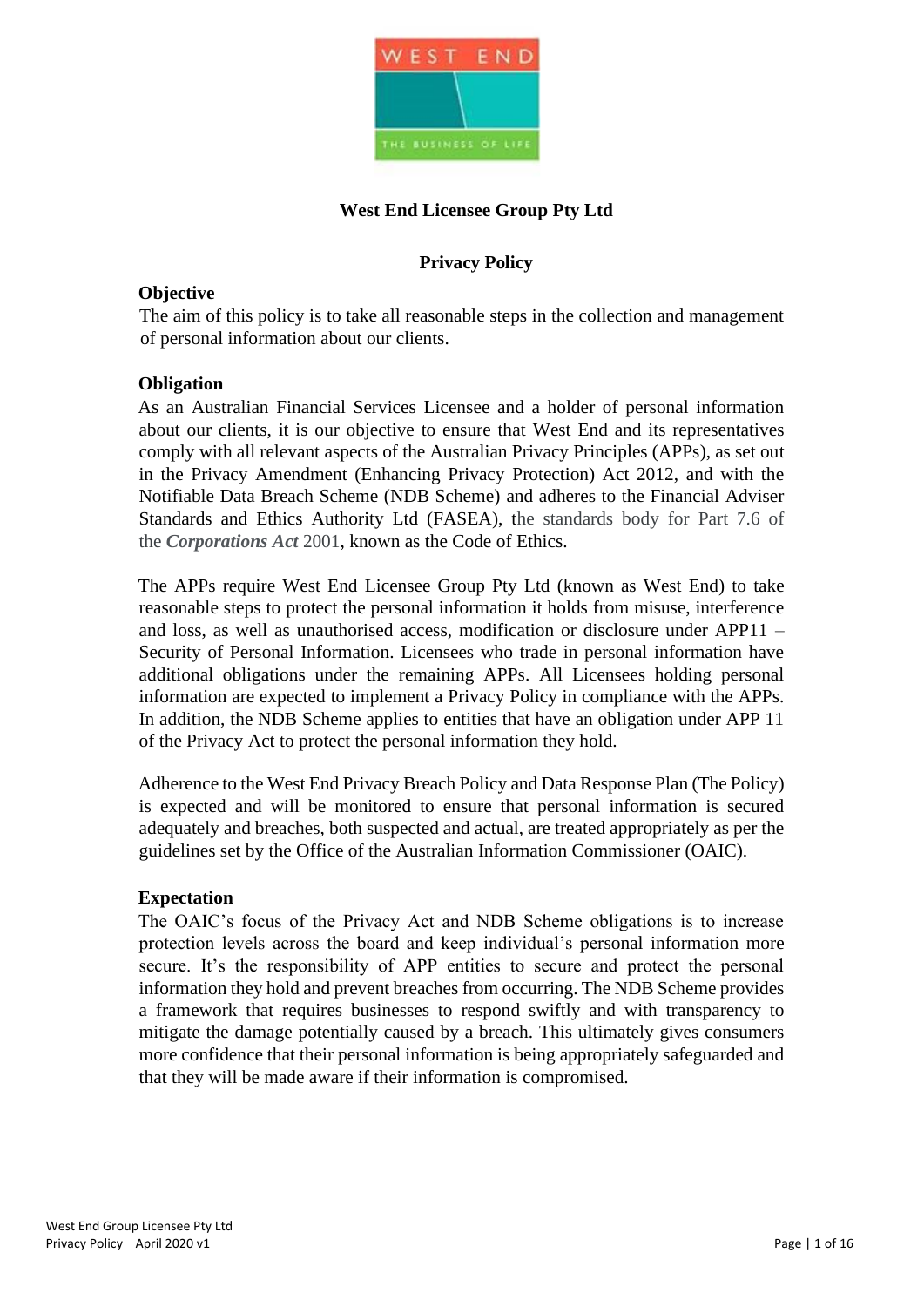West End as an organisation has undertaken to ensure that its privacy program embraces the principles established by the APPs under the Privacy Act and abides by the requirements of the NDB Scheme.

# *Privacy Act 1988 (Privacy Act)*

# *Australian Privacy Principles*

- APP 1 Open and transparent management of personal information
- APP 2 Anonymity and pseudonymity
- APP 3 Collection of solicited personal information
- APP 4 Dealing with unsolicited personal information
- APP 5 Notification of the collection of personal information
- APP 6 Use or disclosure of personal information
- APP 7 Direct marketing
- APP 8 Cross-border disclosure of personal information
- APP 9 Adoption, use or disclosure of government related identifiers
- APP 10 Quality of personal information
- APP 11 Security of personal information
- APP 12 Access to personal information
- APP 13 Correction of personal information

# **The NDB Scheme (under Part IIIC of the Act)**

#### **Commitment**

West End is committed to providing you with the highest levels of client service. West End recognises that your privacy is very important to you. As such, the organisation is committed to providing a privacy program that ensure the correct management of personal information, identification of breaches or suspected breaches of the Policy and utilising the breach Response Plan to ensure we are able to respond quickly to suspected data breaches, and take appropriate steps as required under the NDB Scheme.

West End is committed to all stages of the NDB Scheme and the reporting of data breaches from identification of a breach/potential breach including containment, evaluation, notification and review of the breach including acting to prevent future breaches.

# **Refer Appendix A; comprehensive information on how this company will undertake its NDB Scheme.**

Further information on privacy in Australia may be obtained by visiting the website of the Office of the Australian Information Commissioner at www.oaic.gov.au.

West End believes that this Privacy Policy discloses the purpose, and how the personal information you provide to us and our representatives, is collected, used, held, disclosed and disseminated.

As a Licensee, West End ensures that there are adequate resources in place to develop, implement and maintain the privacy program and response plan. All representatives of West End are made aware of the privacy program and are encouraged to identify privacy issues and notify directly to West End.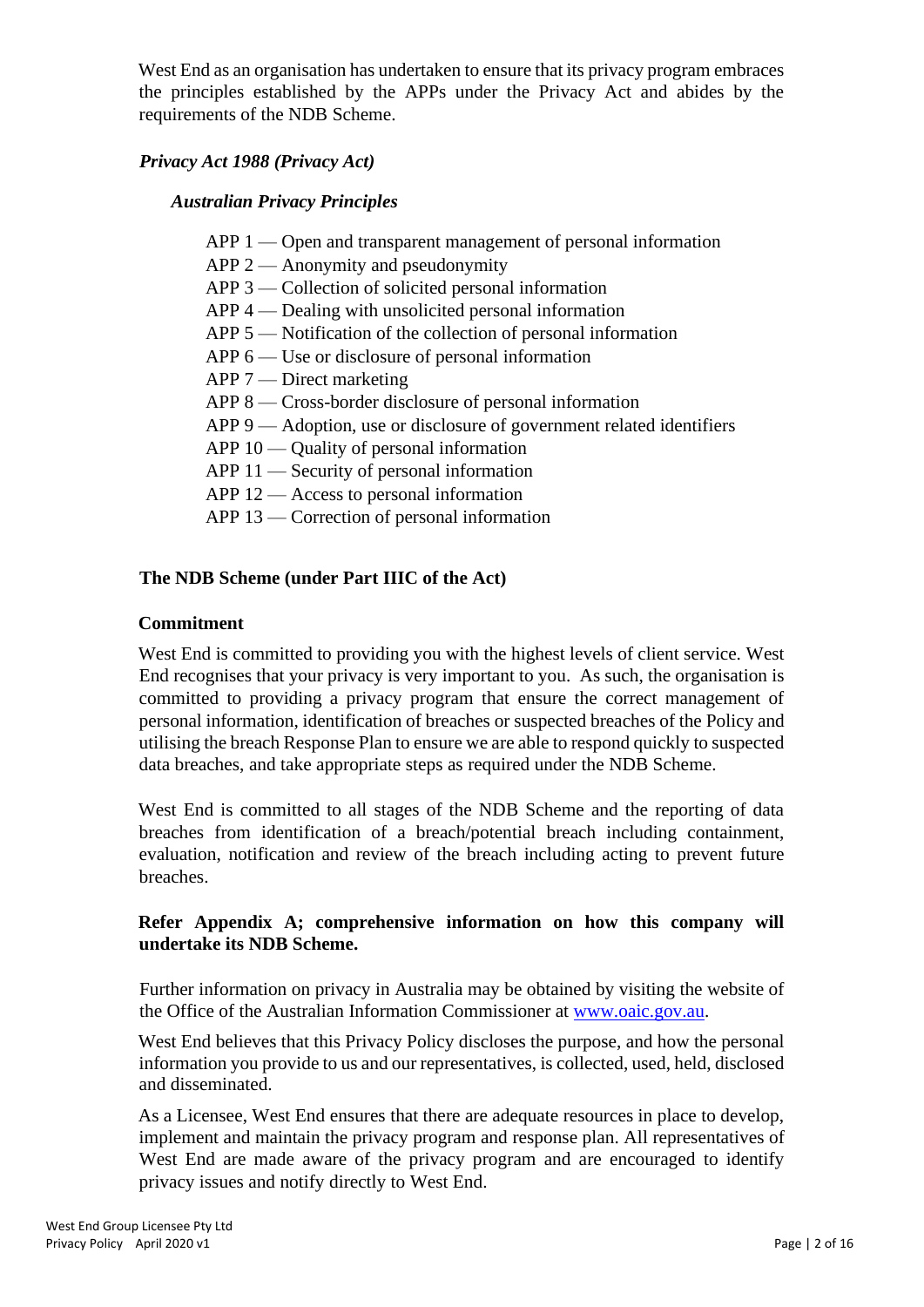West End is required to meet legislative and regulatory requirements. The information that we seek to collect about you will depend on the products or services that we provide. If you provide inaccurate or incomplete information, we may not be able to provide you with the services you requested.

We encourage you to check our website regularly for any updates to our Privacy Policy.

# **Operational Controls**

# **Your Personal Information**

When you apply for our products or services, we may ask for identification information. This could include your name, address, contact details and date of birth. We may also collect your tax file number if we are authorised to collect it and if you choose to supply it.

#### **How West End Collects Personal Information**

We collect personal information directly from you or from third parties once authorisation has been provided by you. You have a right to refuse us authorisation to collect information from a third party.

# **How West End Uses Your Personal Information**

Primarily, your personal information is used in order to provide you with products or services. We may also use the information that is related to the primary purpose and it is reasonable for you to expect the information to be disclosed.

From time to time, we may provide you with direct marketing material. This will include articles and newsletters that may be of interest to you. We may only use sensitive information about you for direct marketing once we have obtained your consent.

West End maintains details of the source of your personal information used for direct marketing and you have the right to request these details. We will endeavour to meet your request within two (2) weeks. A register is maintained for those individuals not wanting direct marketing material.

#### **When West End Discloses Your Personal Information\***

In line with modern business practices common to many financial institutions and to meet your specific needs we may disclose your personal information to the following organisations:

- superannuation fund trustees, insurance providers, fund managers and other product providers in order to manage or administer your product or service;
- compliance consultants;
- temporary staff to handle workloads during peak periods;
- mailing houses;
- your professional advisers, including your solicitor or accountant as authorised by you;
- information technology service providers;
- Government and regulatory authorities, as required or authorised by law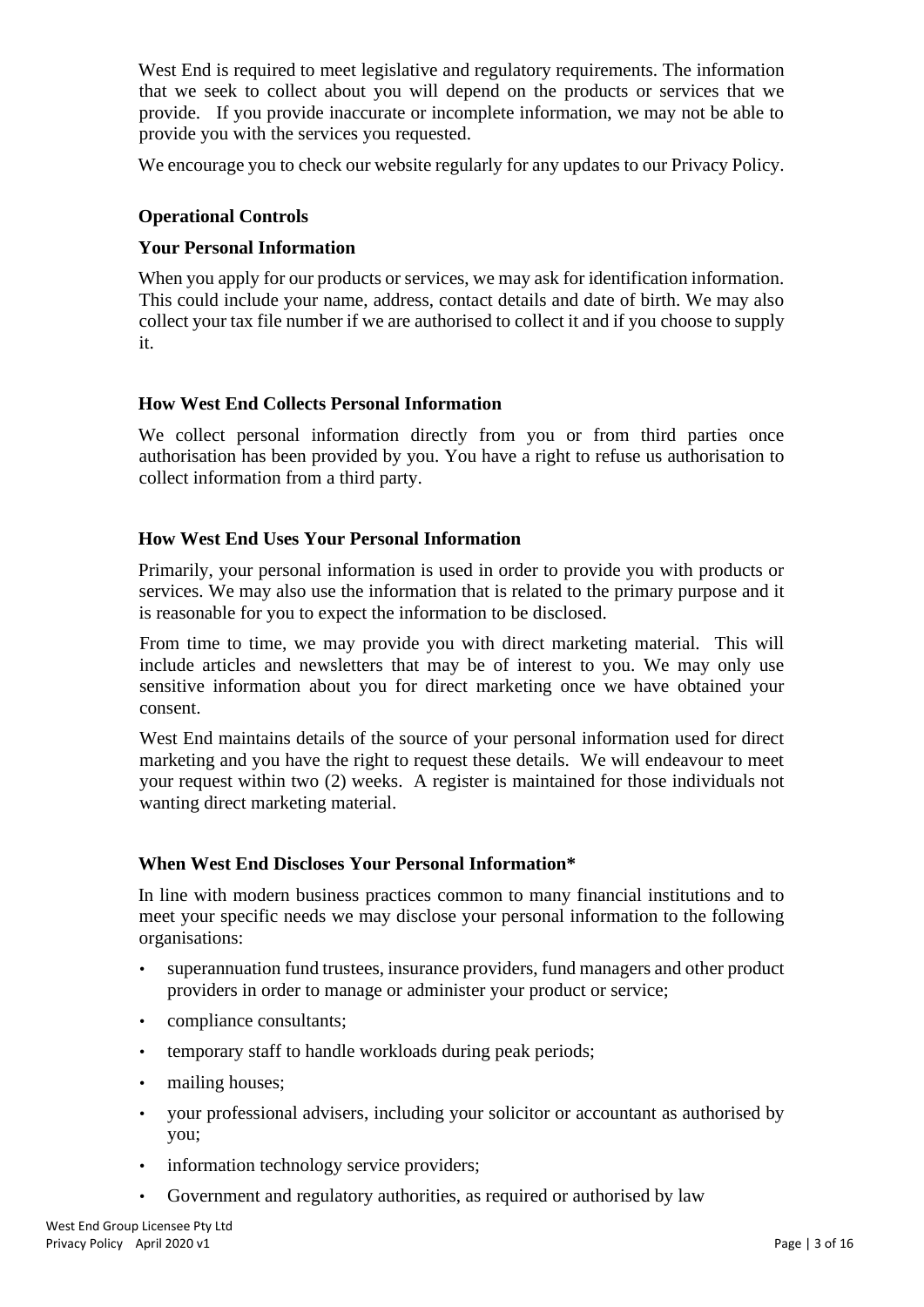- another authorised representative of West End if necessary;
- a potential purchaser/organisation involved in the proposed sale of West End's business for the purpose of due diligence, corporate re-organisation and transfer or all or part of the assets of the business. Disclosure will be made in confidence and it will be a condition of that disclosure that no personal information will be used or disclosed by them;
- a new owner of the business that will require the transfer of your personal information.

West End's employees and the outsourcing companies/contractors are obliged to respect the confidentiality of any personal information held by West End.

The Corporations Act has provided the Australian Securities and Investments Commission (ASIC) with the authority to inspect certain personal information that is kept on West End's files about you.

# **How West End Stores and Secures Your Personal Information**

West End keeps your personal information in your client files or electronically. These files are accessible to authorised personnel only and are appropriately secured and subject to confidentiality requirements.

Personal information will be treated as confidential information and sensitive information will be treated highly confidential.

It is a legislative requirement that West End keeps all personal information and records for a period of seven (7) years. Should you cease to be our client, we will maintain your personal information on or off site in a secure manner for seven (7) years. After this period, the information will be destroyed.

# **Ensure Your Personal Information Is Correct**

West End takes all reasonable precautions to ensure that the personal information collected, used and disclosed is accurate, complete and up to date. To ensure that we can maintain this level of accuracy and completeness, it is recommended you:

- inform us of any errors in your personal information; and
- update us with any changes to your personal information as soon as possible.

# **Unsolicited Information**

West End does not usually collect unsolicited personal information. Where we receive unsolicited personal information, it will be determined whether or not it would have been permissible to collect that personal information if it had been solicited. If West End determines that collection would not have been permissible, to the extent permitted by law, the personal information will be destroyed or de-identified as soon as practicable.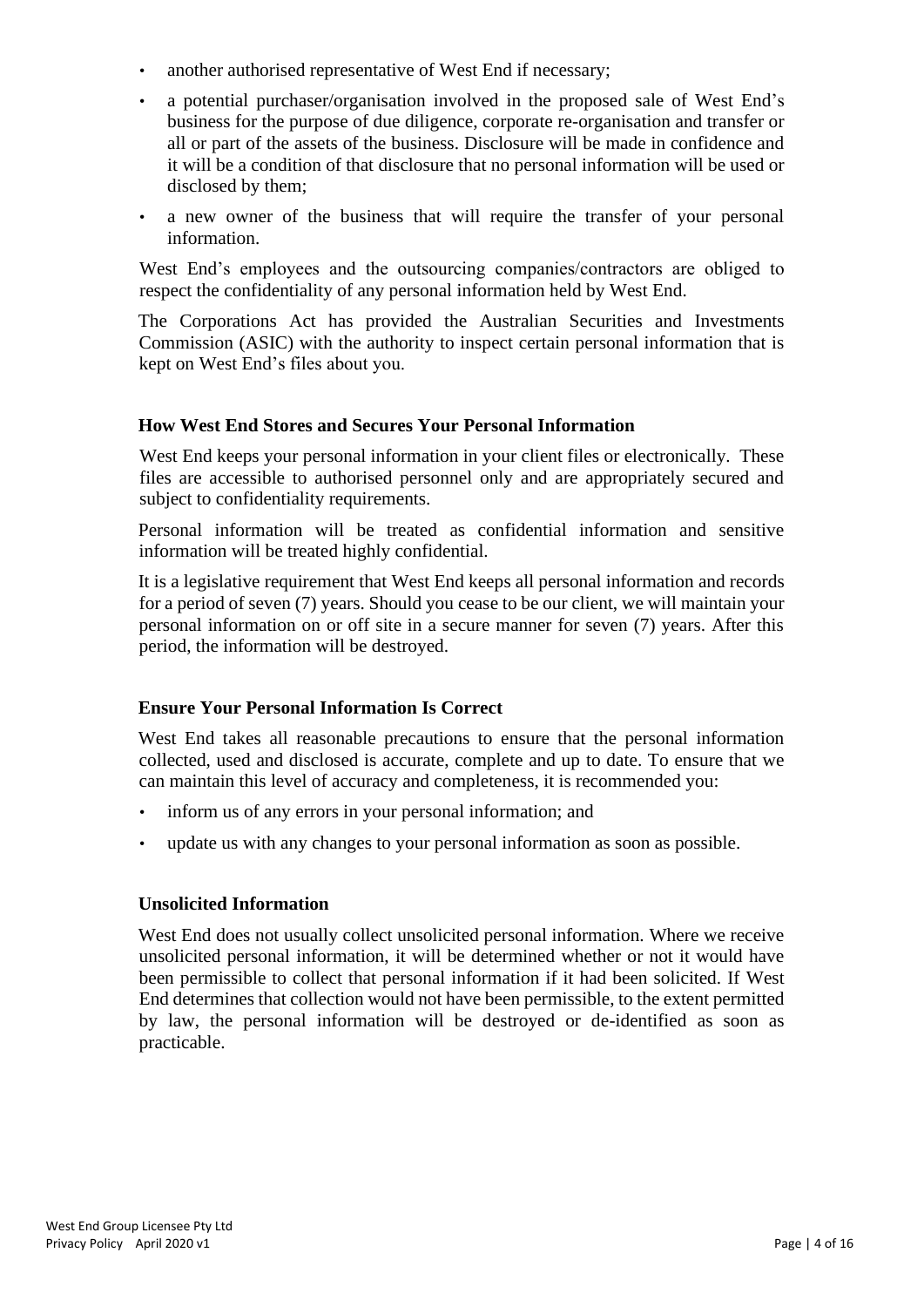#### **Access to Your Personal Information**

You have a right to access your personal information, subject to certain exceptions allowed by law. We ask that you provide your request for access in writing (for security reasons) and we will provide you with access to that personal information. Access to the requested personal information may include:

- providing you with copies;
- providing you with the opportunity for inspection; or
- providing you with a summary.

If charges are applicable in providing access to you, these charges will be disclosed to you prior to providing the information.

Some exceptions exist where West End will not provide you with access to your personal information if:

- providing access would pose a serious threat to the life or health of a person;
- providing access would have an unreasonable impact on the privacy of others;
- the request for access is frivolous or vexatious;
- the information is related to existing or anticipated legal proceedings between West End and the client and would not be discoverable in those proceedings;
- providing access would reveal West End's intentions in relation to negotiations with you in such a way as to prejudice those negotiations;
- providing access would be unlawful;
- denying access is required or authorised by or under law;
- providing access would be likely to prejudice certain operations by or on behalf of an enforcement body or an enforcement body requests that access not be provided on the grounds of national security.

Should we refuse you access to your personal information, a written explanation for that refusal will be provided.

# **Using Government Identifiers**

Although in certain circumstances West End is required to collect Government identifiers such as your tax file number, Medicare number or pension card number, West End does not use or disclose this information other than when required or authorised by law or unless you have voluntarily consented to disclose this information to any third party.

#### **Dealing with West End Anonymously**

You can deal with us anonymously or by using a pseudonym where it is lawful and practicable to do so. For example, if you telephone requesting our postal address.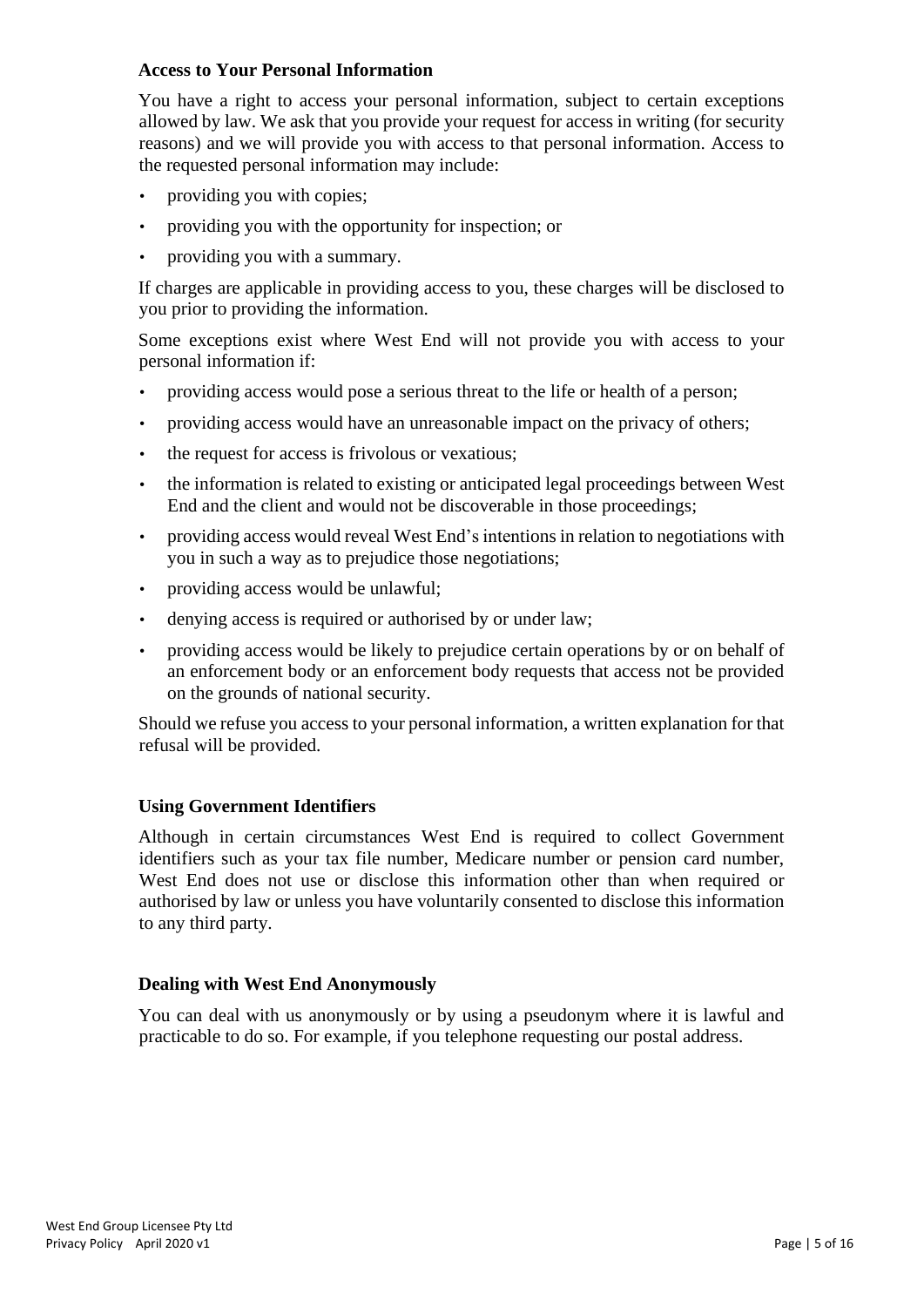# **Your Sensitive Information**

Without your consent West End will not collect information about you that reveals your racial or ethnic origin, political opinions, religious or philosophical beliefs or afflations, membership of professional or trade association, membership of a trade union, details of health, disability, sexual orientation, or criminal record.

This is subject to some exceptions including:

- the collection is required by law; and
- when the information is necessary for the establishment, exercise or defence of a legal claim.

#### **West End's Website**

West End's website may provide links to third party websites. The use of your information by these third-party sites is not within West End's control and West End cannot accept responsibility for the conduct of these organisations. Other websites are not subject to West End's privacy standards. You will need to contact or review those websites directly to ascertain their privacy policies.

You may register with West End to receive newsletters and other information. By doing so, your name and email address will be collected and stored on West End's database. We will take care to ensure that the personal information you provide on our website is protected. For example, West End's website has electronic security systems in place, including the use of firewalls and data encryption.

If you do not wish to receive any further information from West End, or you wish to update your registration details, please email your request. We will endeavour to meet your request within five (5) working days.

Our website utilises cookies to provide you with a better user experience. Cookies also allow West End to identify your browser while you are using the site – the cookies do not identify you. If you do not wish to receive cookies, you can instruct your web browser to refuse these cookies.

#### **Spam Policy**

Spam is a generic term used to describe electronic 'junk mail'- unwanted messages sent to a person's email account or mobile phone. In Australia, spam is defined as 'unsolicited commercial electronic messages'.

'Electronic messaging' covers emails, instant messaging, SMS and other mobile phone messaging, but does not cover normal voice-to-voice communication by telephone.

West End complies with the provisions of the Spam Act when sending commercial electronic messages.

Equally importantly, West End makes sure that its practices are in accordance with the Australian Privacy Principles in all activities where West End deals with personal information. Personal information includes West End's clients contact details.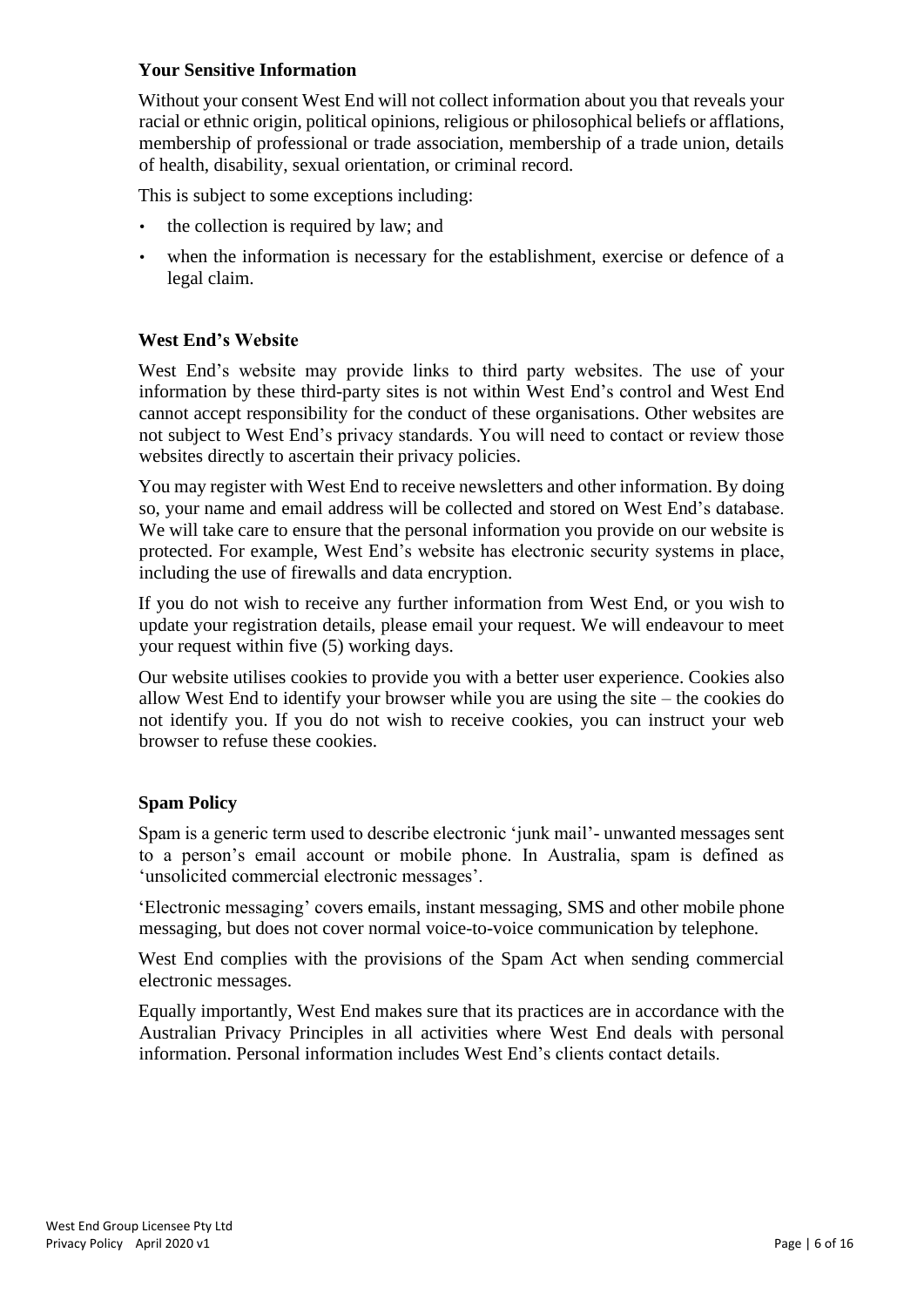# **Internal Procedure for Dealing with Complaints**

The three key steps West End follows:

**Consent** – Only commercial electronic messages are sent with the addressee's consent – either express or inferred consent.

**Identify** – Electronic messages will include clear and accurate information about the person and the West End contact that is responsible for sending the commercial electronic message.

**Unsubscribe** – West End ensures that a functional unsubscribe facility is included in all its commercial electronic messages and deal with unsubscribe requests promptly.

#### **Comply with the Law regarding Viral Messages**

West End ensures that Commercial Communications that include a Forwarding Facility contain a clear recommendation that the Recipient should only forward the Commercial Communication to persons with whom they have a relationship, where that relationship means that person could be said to have consented to receiving Commercial Communications.

#### **Comply with the Age Sensitive Content of Commercial Communication**

Where the content of a Commercial Communications seeks to promote or inspire interaction with a product, service or event that is age sensitive, West End takes reasonable steps to ensure that such content is sent to Recipients who are legally entitled to use or participate in the product service or event.

#### **Complaints Resolutions**

Please contact West End's Privacy Officer if you wish to complain about any breach or potential breach of your privacy rights. Your complaint will be responded to within seven (7) days. West End's Privacy Officer will investigate the issue and determine the steps to undertake to resolve your complaint. West End's Privacy Officer will contact you if any additional information from you is required and will notify you in writing of the determination. If you are not satisfied with the outcome of your complaint, you are entitled to contact the Office of the Australian Information Commissioner.

| Privacy Officers: | Robert Chester                                 |
|-------------------|------------------------------------------------|
| Address:          | Suite 16, 123A Colin Street West Perth WA 6005 |
| Telephone:        | 08 9321 1111                                   |
| Email:            | robert@westend.group                           |

#### **Review of this Policy**

This policy is subject to a formal review of an annual basis.

#### **Document Control**

| Date of Proof     | <b>Version</b> | <b>Review Date</b> |
|-------------------|----------------|--------------------|
| <b>April 2020</b> |                | April 2021         |
|                   |                |                    |
|                   |                |                    |
|                   |                |                    |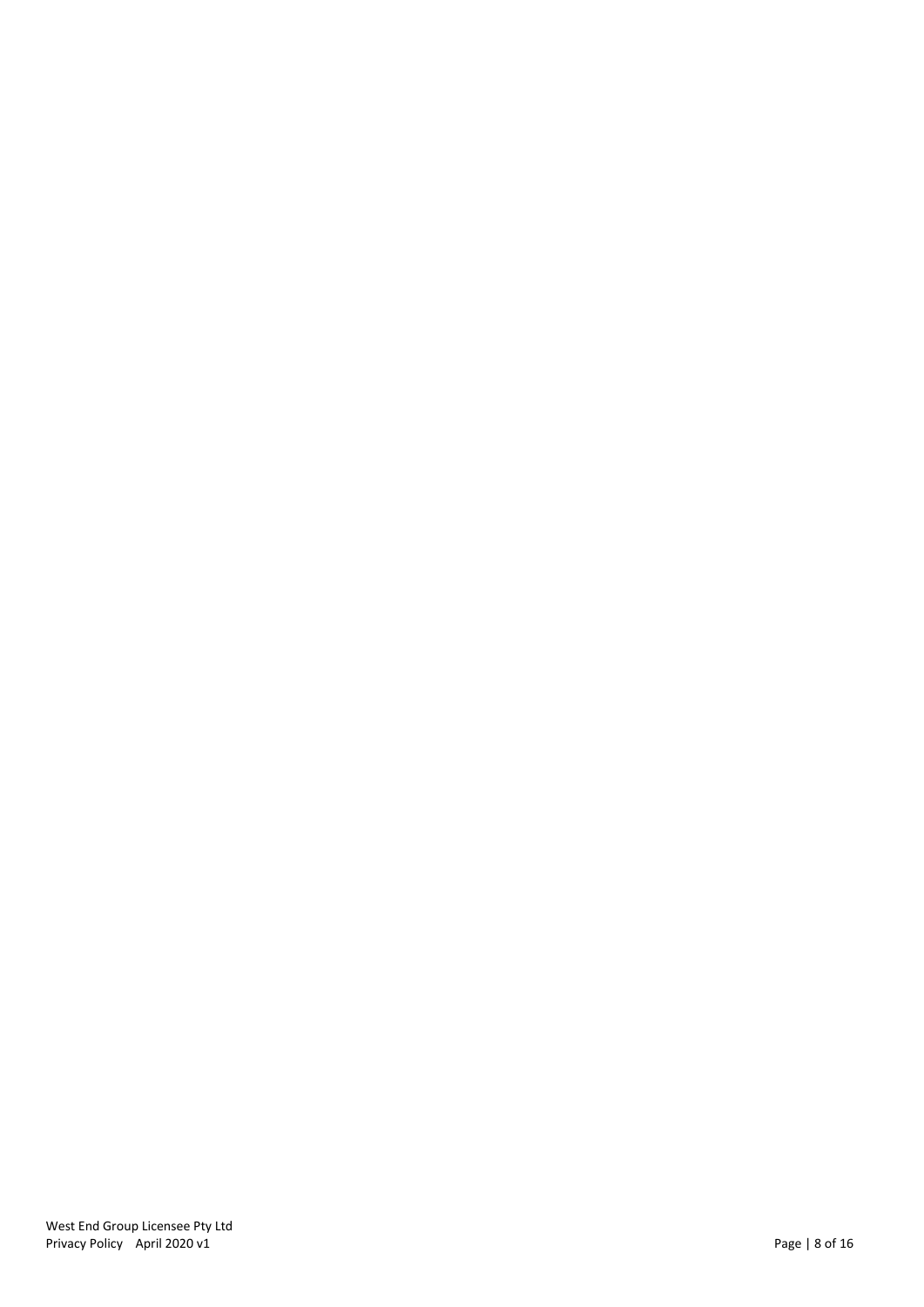# **APPENDIX A:**

# **Implementation**

West End demonstrates commitment to the privacy program by implementing best practices and adherence to privacy standards and compliance with the NDB Scheme with its commitment to:

- West End Privacy Policy and
- Data Breach Response Plan

West End takes reasonable steps to protect personal information it holds from misuse, interference and loss, as well as unauthorised access, modification or disclosure. Should a breach be suspected or occur, West End follows a documented plan covering strategy, assessment, treatment, and review of data breaches.

#### **Response Team**

The West End's Senior Management and the Compliance Manager (Response Team) will have the overall responsibility for overseeing the Privacy Policy and Data Breach Response Plan. Both internal and external resources will be engaged as required to assist in the management of this function. The responsibilities of this role include but are not limited to:

- Ensuring all staff and representatives and staff are fully trained and aware of their privacy responsibilities;
- Dealing with privacy breaches, including under the NDB Scheme;
- Identifying issues which may lead to privacy breaches;
- Maintaining a detailed level of knowledge in relation to privacy issues i.e. regulatory and industry changes.

#### **Identification of Breaches**

All West End's representatives will be provided with an Induction Program outlining its policies and expectations that all representatives' actions will be in accordance with Licensee policies, including the identification of privacy breaches.

#### **Notification**

When West End is aware of reasonable grounds to believe an eligible data breach has occurred, they are obligated to promptly notify affected individuals of the likely risk of serious harm. The Commissioner must also be notified as soon as practicable through a statement about the eligible data breach.

#### **Record Keeping**

*The following records are to be maintained regarding privacy issues:*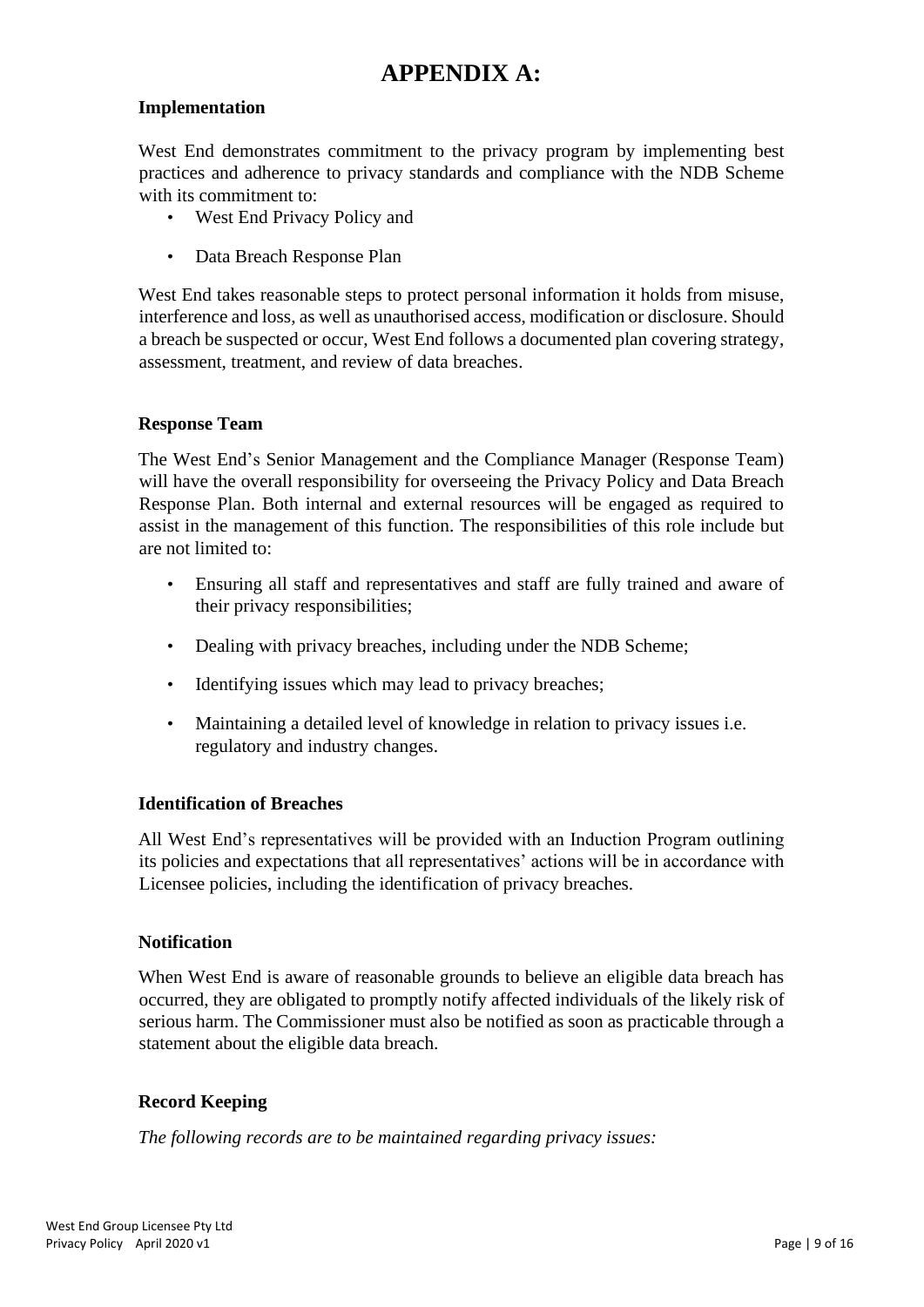- Minutes of compliance meetings where privacy breaches are discussed
- Copies of evidence of a privacy breach
- Documents supporting steps of the Response Plan as follows:
	- o Preliminary breach assessment
	- o Notification to individuals
	- o Notification to OAIC
	- o Breach risk assessment
	- o Review of breach incident outcomes and recommendations to prevent future breaches

#### **Review and prevention**

In the case of a breach, West End, led by the Response Team, will review the incident and take action to prevent future breaches.

#### **What Constitutes a Data Breach?**

A data breach is unauthorised access to or unauthorised disclosure of personal information, or a loss of personal information an entity holds. A data breach occurs when personal information is lost or subjected to unauthorised access, modification, use or disclosure or other misuse. Data breaches can be caused by a variety of factors, affect different types of personal information and give rise to a range of actual or potential harms to individuals, agencies and organisations.

#### **What is a 'data breach'?**

- *Unauthorised access* of personal information occurs when personal information that an entity holds is accessed by someone who is not permitted to have access. This includes unauthorised access by an employee of the entity, or an independent contractor, as well as unauthorised access by an external third party (such as by hacking).
- *Unauthorised disclosure* occurs when an entity, whether intentionally or unintentionally, makes personal information accessible or visible to others outside the entity, and releases that information from its effective control in a way that is not permitted by the Privacy Act. This includes an unauthorised disclosure by an employee of the entity.
- *Loss* refers to the accidental or inadvertent loss of personal information held by an entity, in circumstances where is it is likely to result in unauthorised access or disclosure.

#### **What is an eligible data breach?**

An eligible data breach arises when the following three criteria are satisfied:

- there is unauthorised access to or unauthorised disclosure of personal information, or a loss of personal information, that an entity holds;
- this is likely to result in serious harm to one or more individuals; and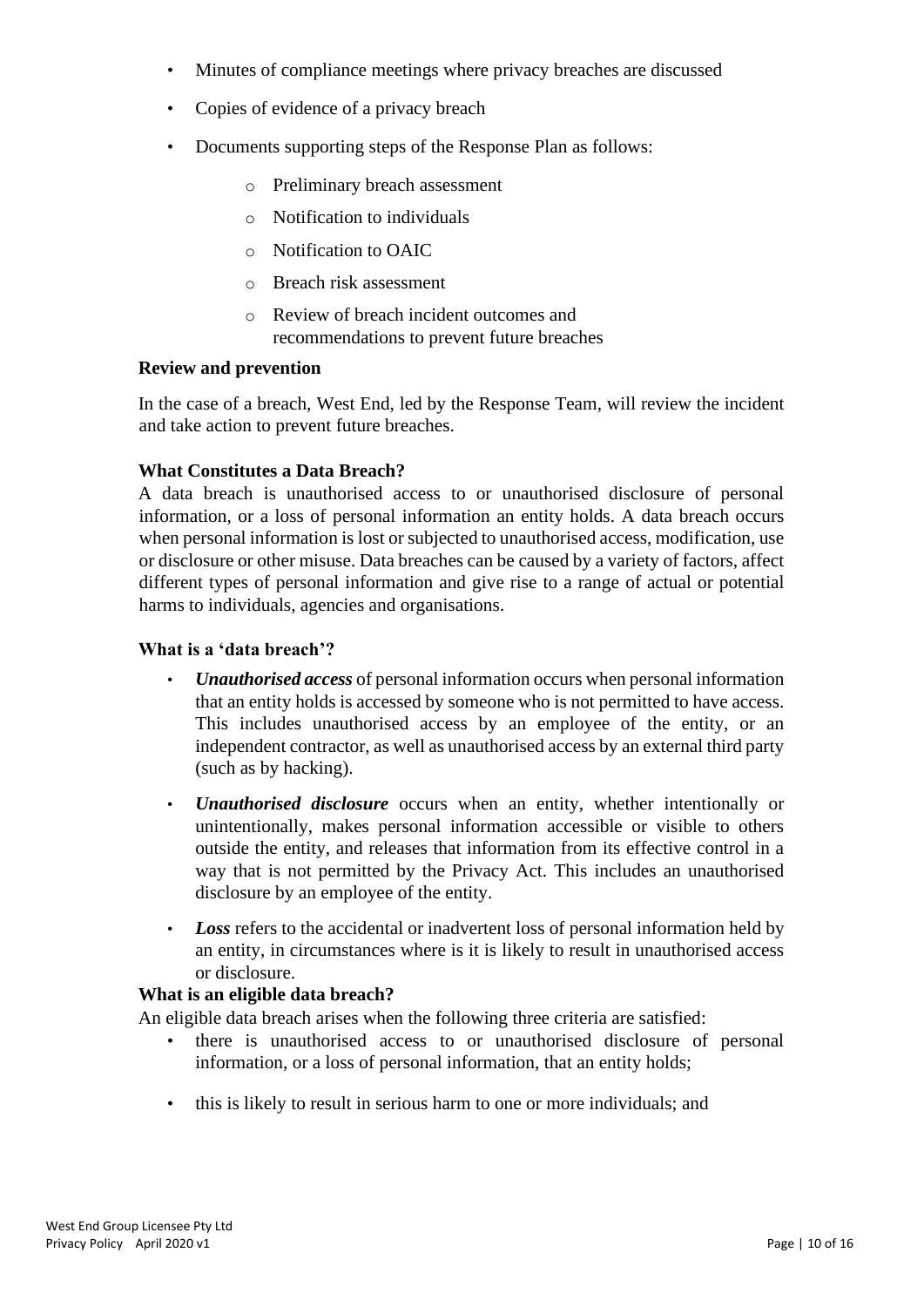• the entity has not been able to prevent the likely risk of serious harm with remedial action.

# **Serious Harm**

The risk of serious harm is assessed, from the perspective of a *reasonable person*, regarding the likelihood of the harm eventuating for individuals whose personal information was part of the data breach and the consequences of the harm. 'Serious harm' is not defined in the Privacy Act. In the context of a data breach, serious harm to an individual may include serious physical, psychological, emotional, financial, or reputational harm.

*NOTE: For the NDB scheme a 'reasonable person' means a person in the entity's position (rather than the position of an individual whose personal information was part of the data breach or any other person), who is properly informed, based on information immediately available or following reasonable inquiries or an assessment of the data breach.* 

*The phrase 'likely to occur' means the risk of serious harm to an individual is more probable than not (rather than possible).* 

# *Refer Appendix B: Assessment of Risk of Serious Harm*

# **Data Breach Response Plan**

This data breach response plan sets out procedures and reporting lines for West End and its management, representatives and staff if they suspect or experience a data breach.

This plan is subject to annual review by the Response Team.

# **Representative and staff responsibilities: record and report to management**

Immediately notify management of the suspected data breach. Record and report:

- time and date suspected breach was discovered
- type of information involved
- cause and extent of the breach, if known
- context of the affected information, if known

#### **Management responsibilities: assess, escalate to** Response Team **where**

#### **appropriate**

Assess and determine whether a data breach has occurred.

If management has any suspicion that a breach has occurred, the matter will be escalated to the Response Team to undertake the breach response process.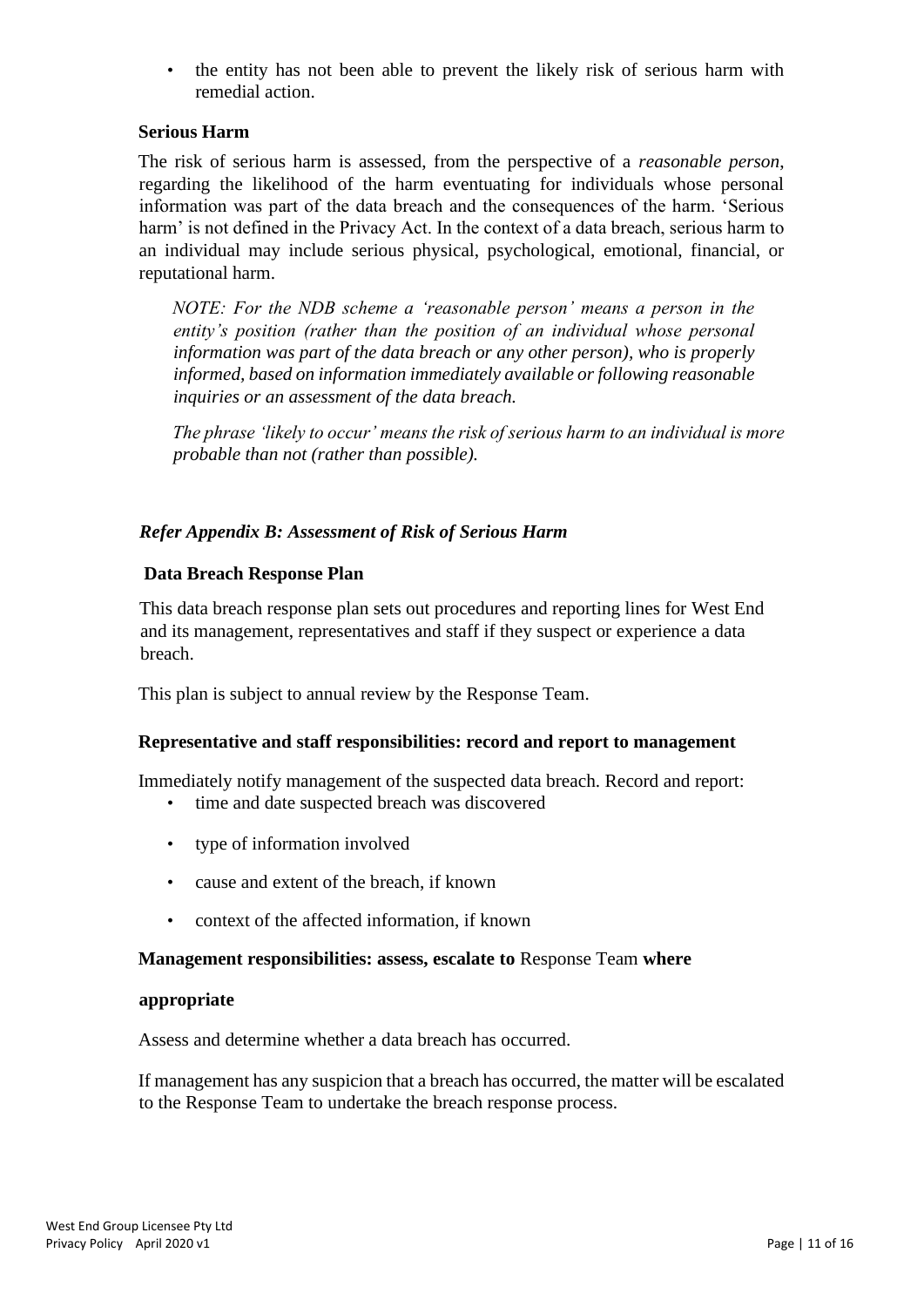#### **Breach Response Process:**

# 1. **Contain the breach and do a preliminary assessment**

All West End personnel understand how to identify a breach or suspected breach and how to escalate to management and/or the Response Team.

When a breach has been identified action must be taken immediately to contain it. Where possible, steps are to be taken to stop the unauthorised practice, recover the information, shut down the system that was breached, change computer access codes or correct weaknesses in physical or electronic security. Depending on the type of breach this may include:

- Resetting passwords
- Disabling network access
- Recalling or deleting information
- Installing patches to resolve viruses or technology flaws
- Securing hardcopy files and electronic devices

After prompt collection of information, the Response Team will handle the breach according to the Data Breach Response Plan, starting with the initial breach investigation, assessing:

- a. Personal information the breach involves;
- b. Cause of the breach;
- c. Extent of the breach;
- d. Harms breach could potentially cause to affected persons; and
- e. How the breach can be contained.

Records will be kept relating to the initial investigation and ongoing breach response process with ongoing updates on key developments provided to management as necessary. Depending on the breach not all steps may be necessary, however all steps taken are to be documented.

#### 2. **Evaluate the risks associated with the breach**

West End will take steps to initiate the assessment, investigate by gathering relevant information and evaluate via an evidence-based decision about whether serious harm is likely.

West End will also consider the need to respond to media inquiries and/or adopting a media strategy by an agreed upon spokesperson.

- Type of information
	- o Personal and/or sensitive information?
	- o Does the type of information mean a greater risk of harm?
	- o What individuals are affected?
- Context of information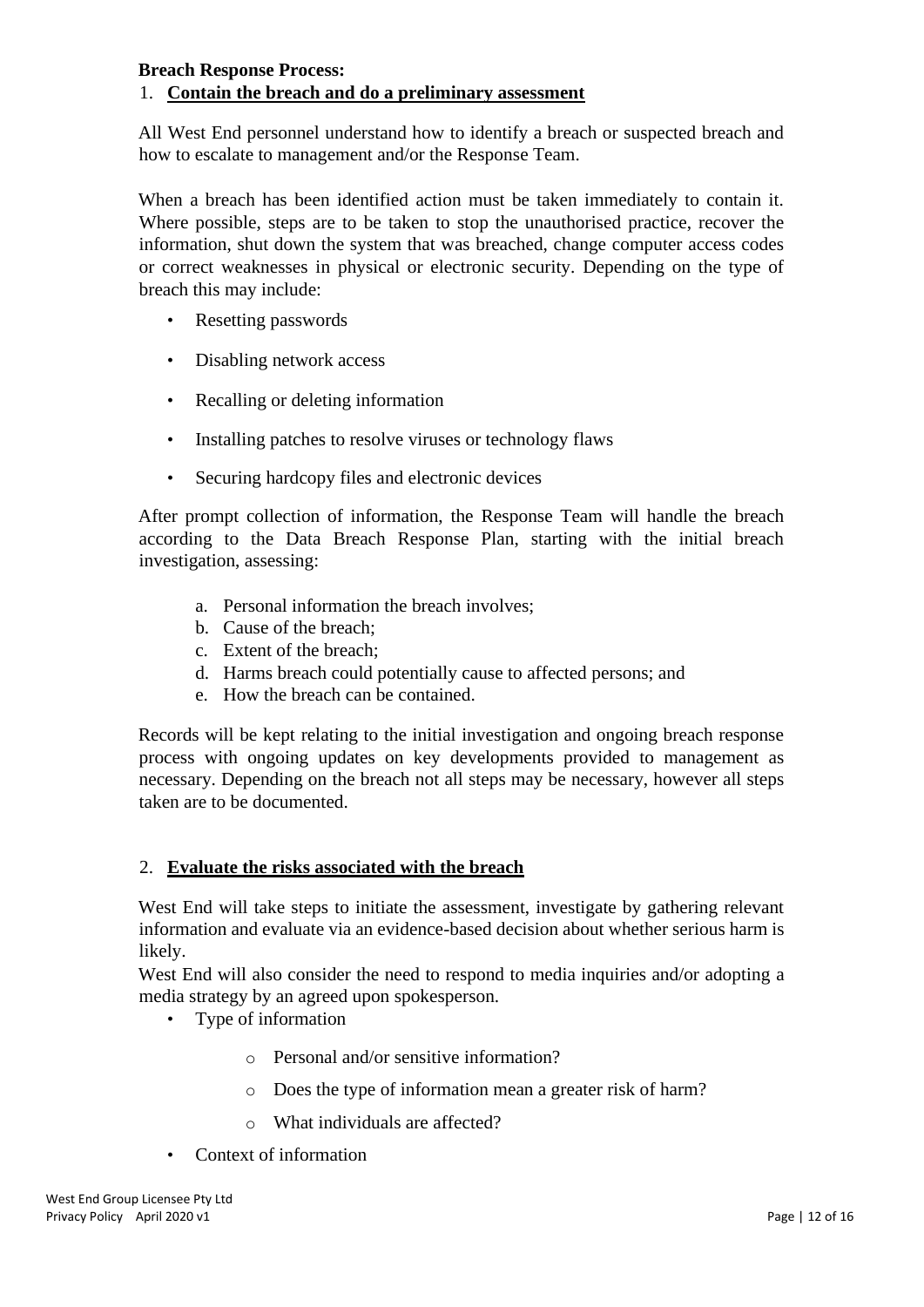- o For what purpose is the affected personal information held?
- o Who has gained unauthorised access to the information?
- o How could the information be used?
- Cause and extent of breach
	- o How many individuals are affected by the breach?
	- o Is there a risk of further exposure or ongoing breaches?
	- o Is there evidence of theft?
	- o Is the information encrypted or otherwise protected from unauthorised access?
	- o How did the breach occur? (may be lower risk if accidental)
	- o Has the information been recovered?
	- o What remedial action has been taken to mitigate harm?
	- o Is this an isolated incident or a systemic problem?
- Risk of harm to the affected individuals *refer Appendix 1: Assessing the Risk of Serious Harm*
	- o What harm to individuals could result from the breach?
	- o Who is the recipient of the information?
- Risk of other harms
	- o Loss of trust o Damage to reputation
	- o Legal liability

Where possible, West End will take steps to reduce any potential harm to individuals. This may include recovering lost information prior to unauthorised access or changing passwords before unauthorised access can occur. If the remedial action taken is successful in making serious harm no longer likely, then notification is not required, and the response can progress to the final review stage.

Keep records of suspected breach, actions by management and the Response Team. Include steps taken to rectify the situation and decision made. A thorough evaluation of the risks will assist West End to determine the course of action to take.

# 3. **Notification**

Where serious harm is likely, an entity must prepare a statement for the Commissioner and notify affected individuals notifying them of the contents of this statement.

# *Statement Notifying Commissioner*

When West End becomes aware of an eligible data breach as soon as practically possible they will:

• Prepare a statement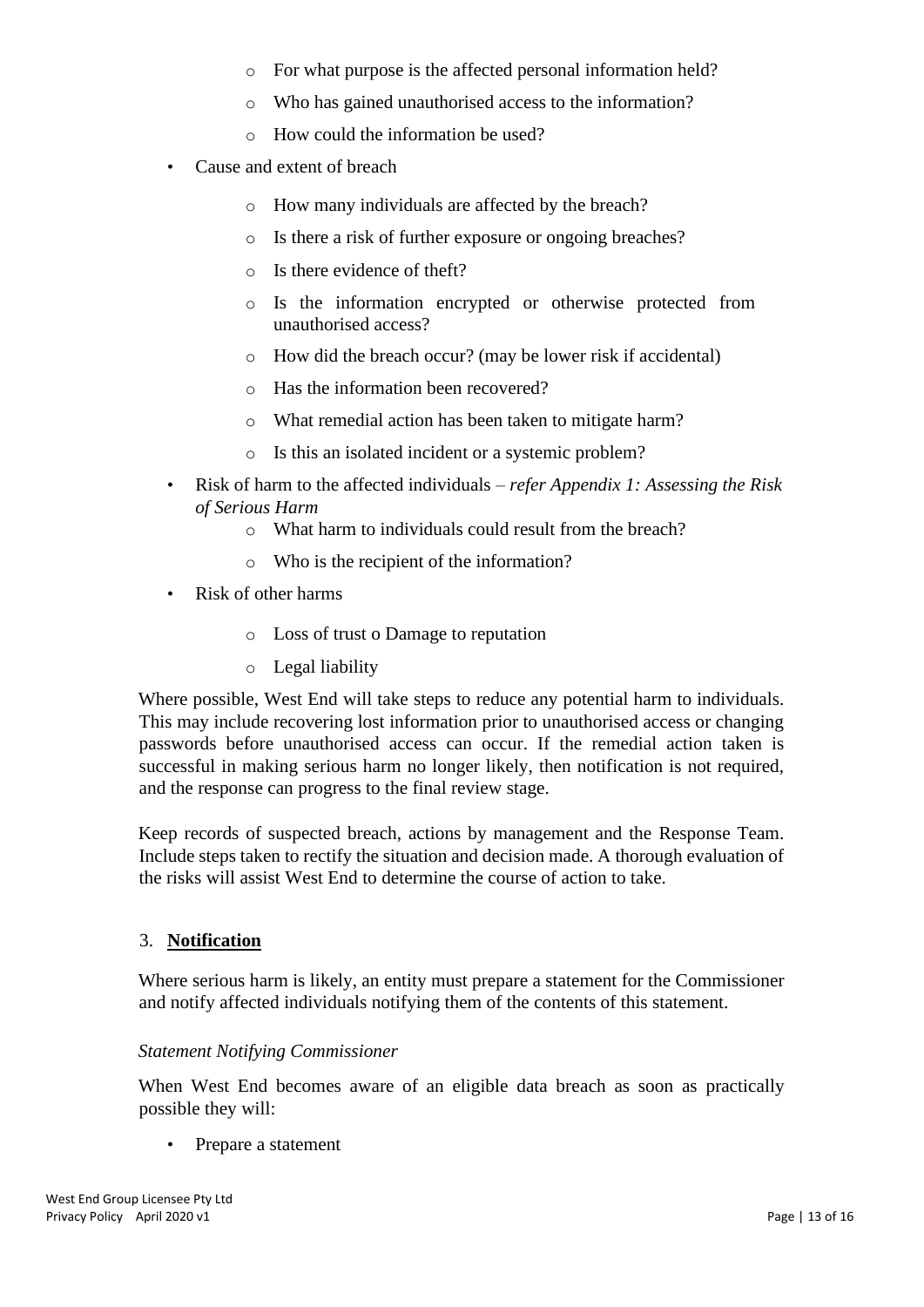• Provide a copy to the Commissioner

Statement to address:

- The identity and contact details of the entity
- A description of the eligible data breach that the entity has reasonable grounds to believe has happened
- The kind or kinds of information concerned; and
- Recommendations about the steps that individuals should take in response.

*Note: West End does not have to report all breaches. The obligation to notify the Commissioner or individuals is avoided where remedial action has been taken before unauthorised access, disclosure or loss result in harm.* 

# *Notification to Individuals*

As soon as practical after the statement is prepared, using the usual means of communicating with individuals, the entity must notify and provide the prepared statement to:

- Each of the individuals to whom the information relates; or
- Each of the individuals who are at risk

#### $-OR-$

If, this is not possible:

- Publish a copy of the statement on the Licensee's website; and
- Take reasonable steps to publicise the contents of the statement.

# 4. **Review to prevent future breaches**

Review the incident and act to prevent future breaches.

- Fully investigate the cause of the breach, including any internal weaknesses that enabled the breach to occur:
- Develop a plan to prevent similar breaches in future:
- Undertake audits to verify the plan has been implemented:
- Update the data security and response plans and update related policies and procedures as appropriate:
- Provide enhanced staff training.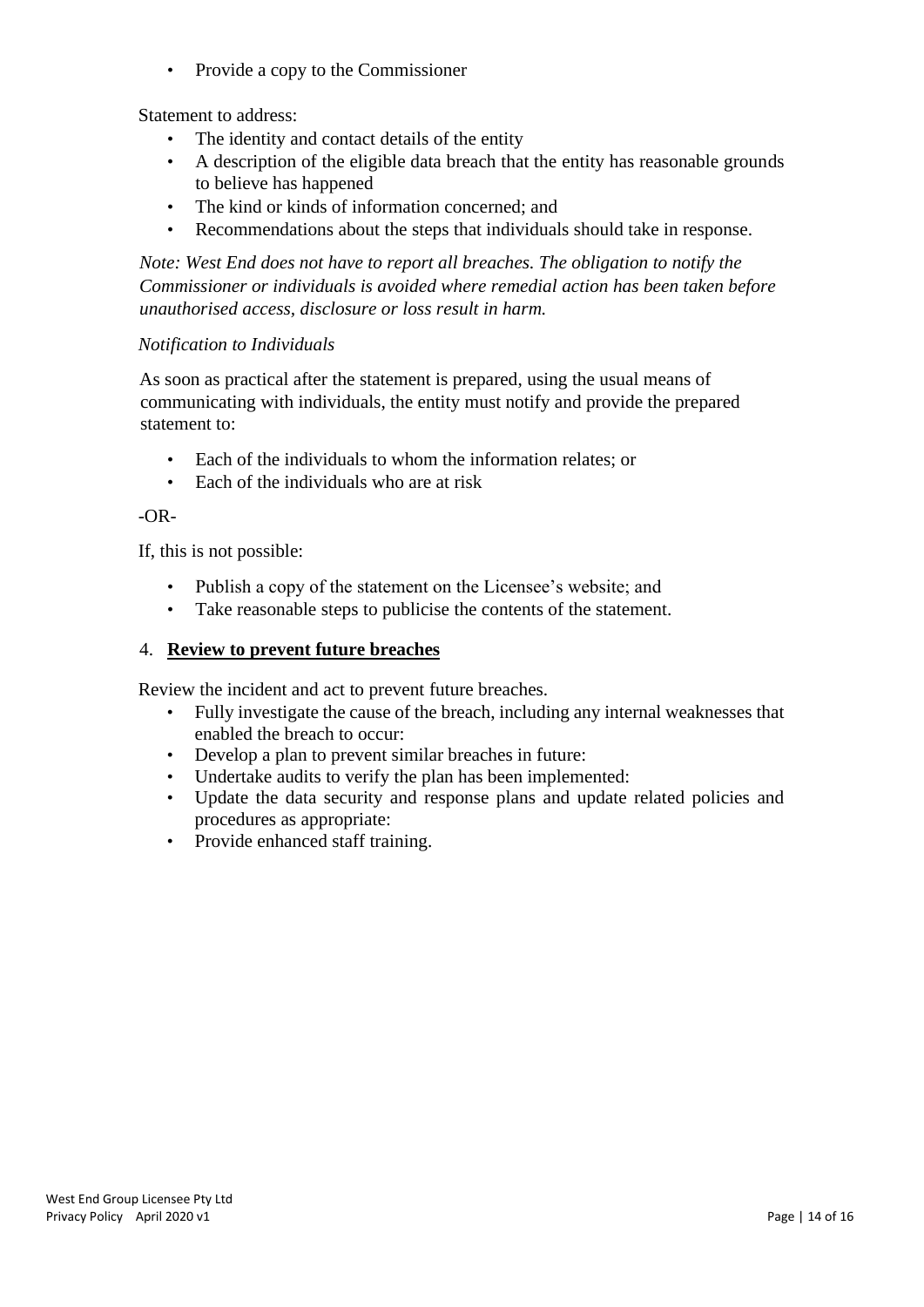# **Appendix B**

# *Assessment of Risk of Serious Harm*

This NDB scheme includes a non-exhaustive list of 'relevant matters' that assists West End to assess the likelihood of serious harm. These are set out in s26WG of the Privacy Amendment (Notifiable Data Breaches) Act 2017 as follows:

- the kind or kinds of information
- the sensitivity of the information
- whether the information is protected by one or more security measures
- if the information is protected by one or more security measures the likelihood that any of those security measures could be overcome
- the persons, or the kinds of persons, who have obtained, or who could obtain, the information
- if a security technology or methodology:
- was used in relation to the information, and;
- was designed to make the information unintelligible or meaningless to persons who are not authorised to obtain the information
- the likelihood that the persons, or the kinds of persons, who:
- have obtained, or who could obtain, the information, and;
- have, or are likely to have, the intention of causing harm to any of the individuals to whom the information relates;
- have obtained, or could obtain, information or knowledge required to circumvent the security technology or methodology
- the nature of the harm
- any other relevant matters.

In addition, s26WG provides the following information that may assist West End is its assessment of the information involved in the breach, the circumstances of the breach and the nature of the harm can also assist in the assessment, as follows:

*1. The type or types of personal information involved in the data breach*  Some kinds of personal information may be more likely to cause an individual serious harm if compromised, for example:

- 'sensitive information', such as information about an individual's health
- documents commonly used for identity fraud (including Medicare card, driver licence, and passport details)
- financial information
- a combination of types of personal information (rather than a single piece of personal information) that allows more to be known about the individuals the information is about.

#### *2. Circumstances of the data breach*

The specific circumstances of the data breach are relevant when assessing whether there is a risk of serious harm to an individual, for example: